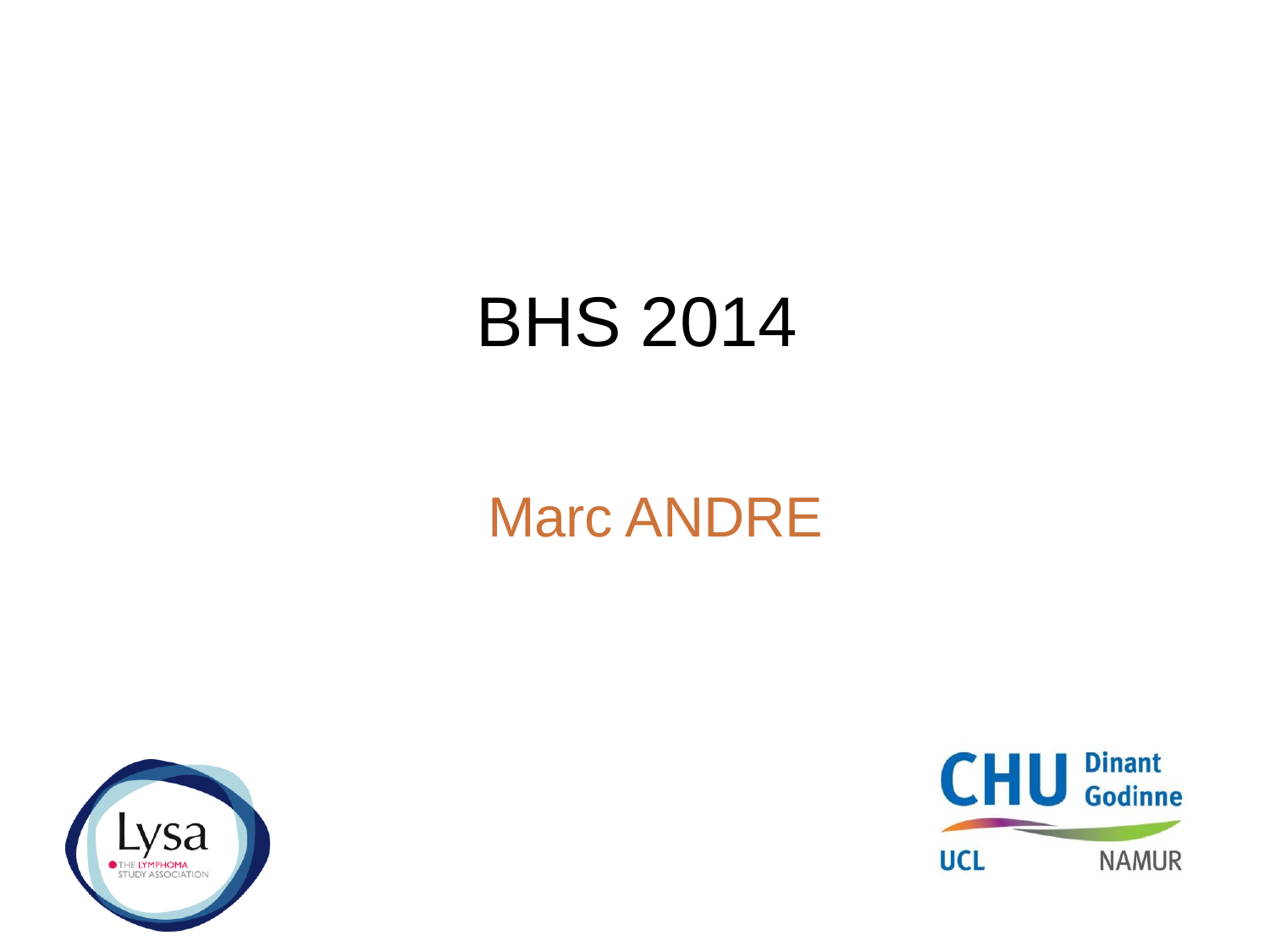## Main message

#### « BEACOPP is associated with a significantly improved PFS compared with ABVD »

**Federico M et al. JCO 2009;27:805-811**



**JOURNAL OF CLINICAL ONCOLOGY ASOC**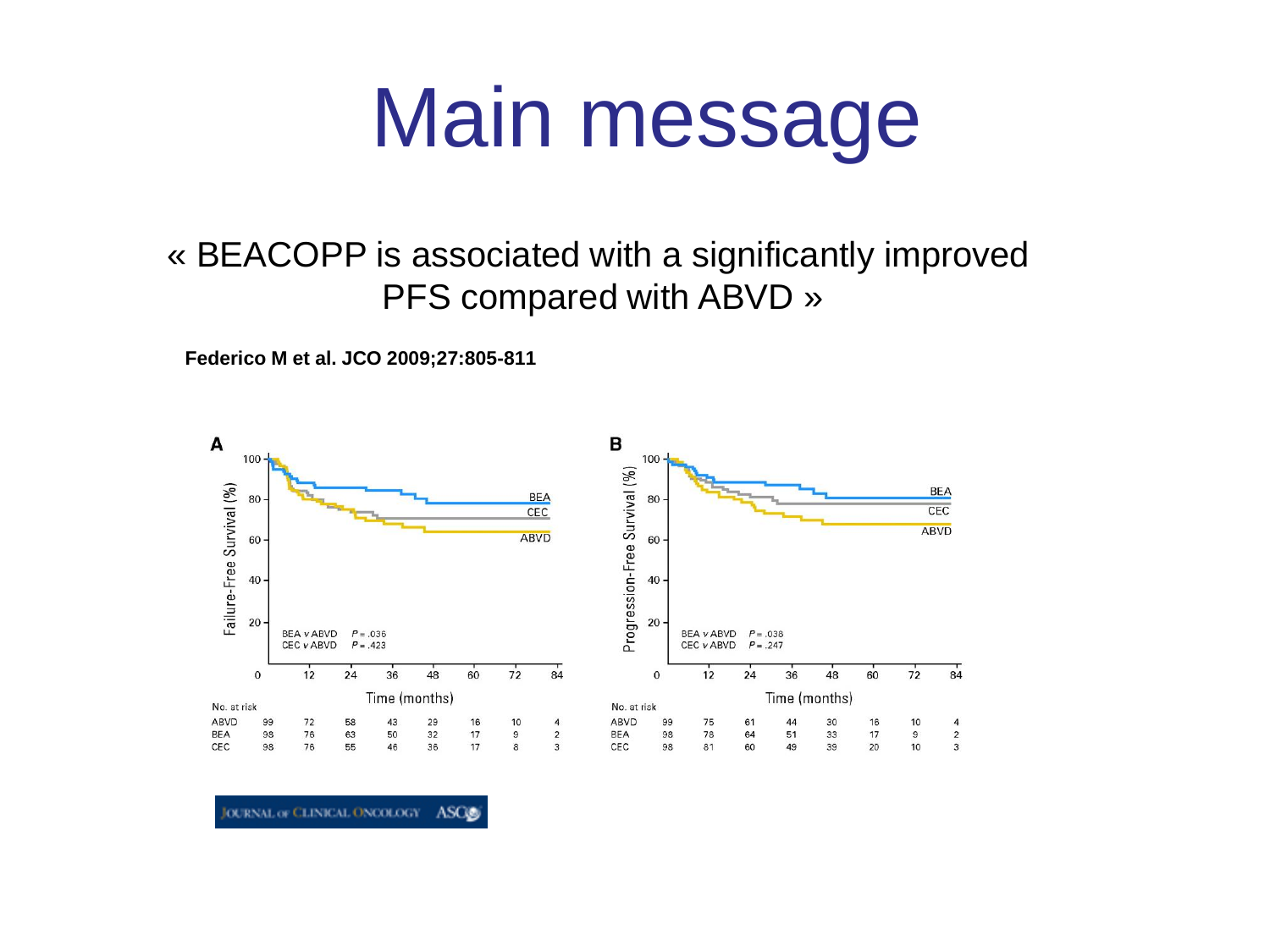## Main message

• More toxicity

• Better survival with BEACOPP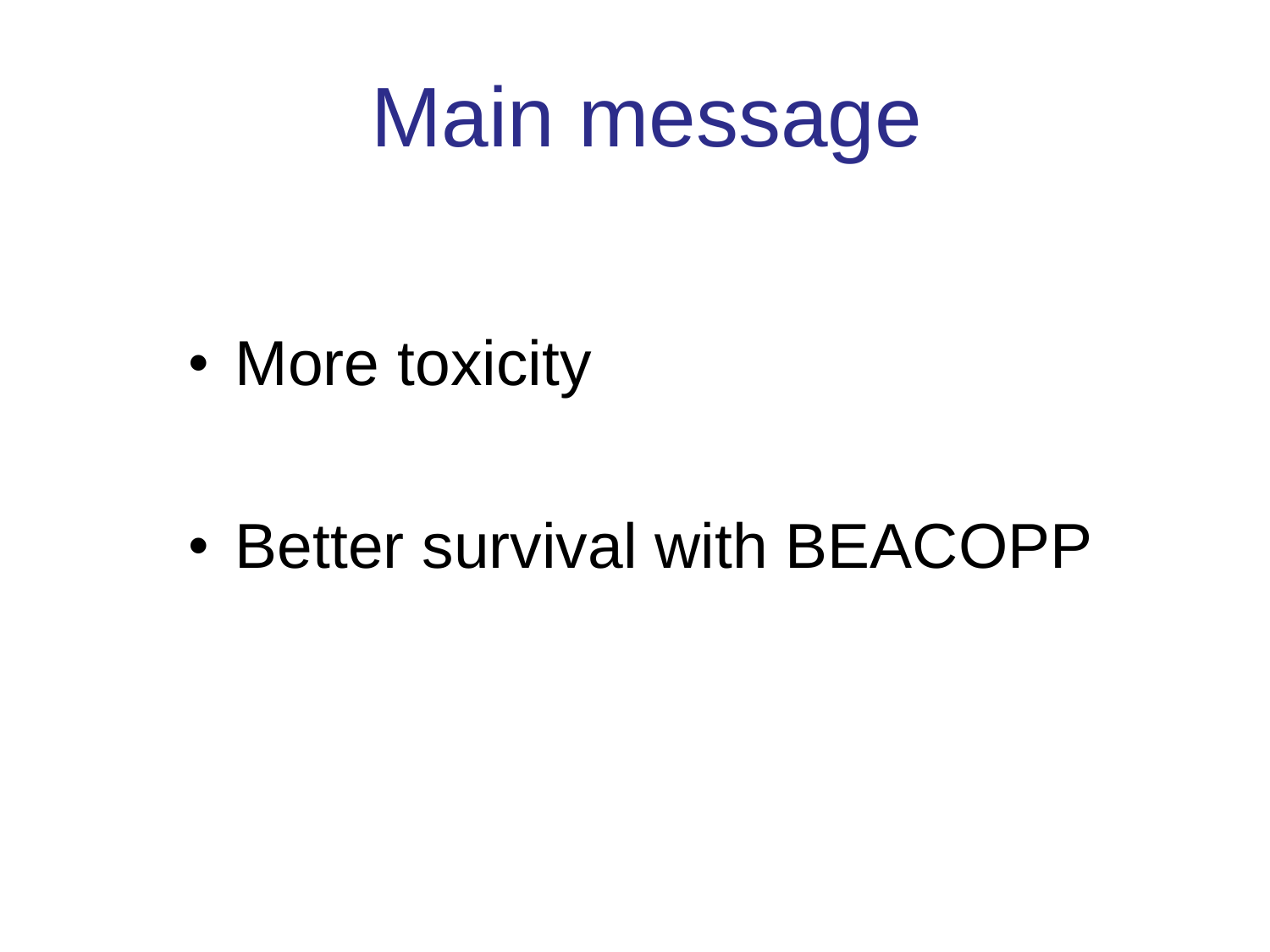# Why is ABVD gold-standard ?



Duggan et al., JCO 2003;21:607-614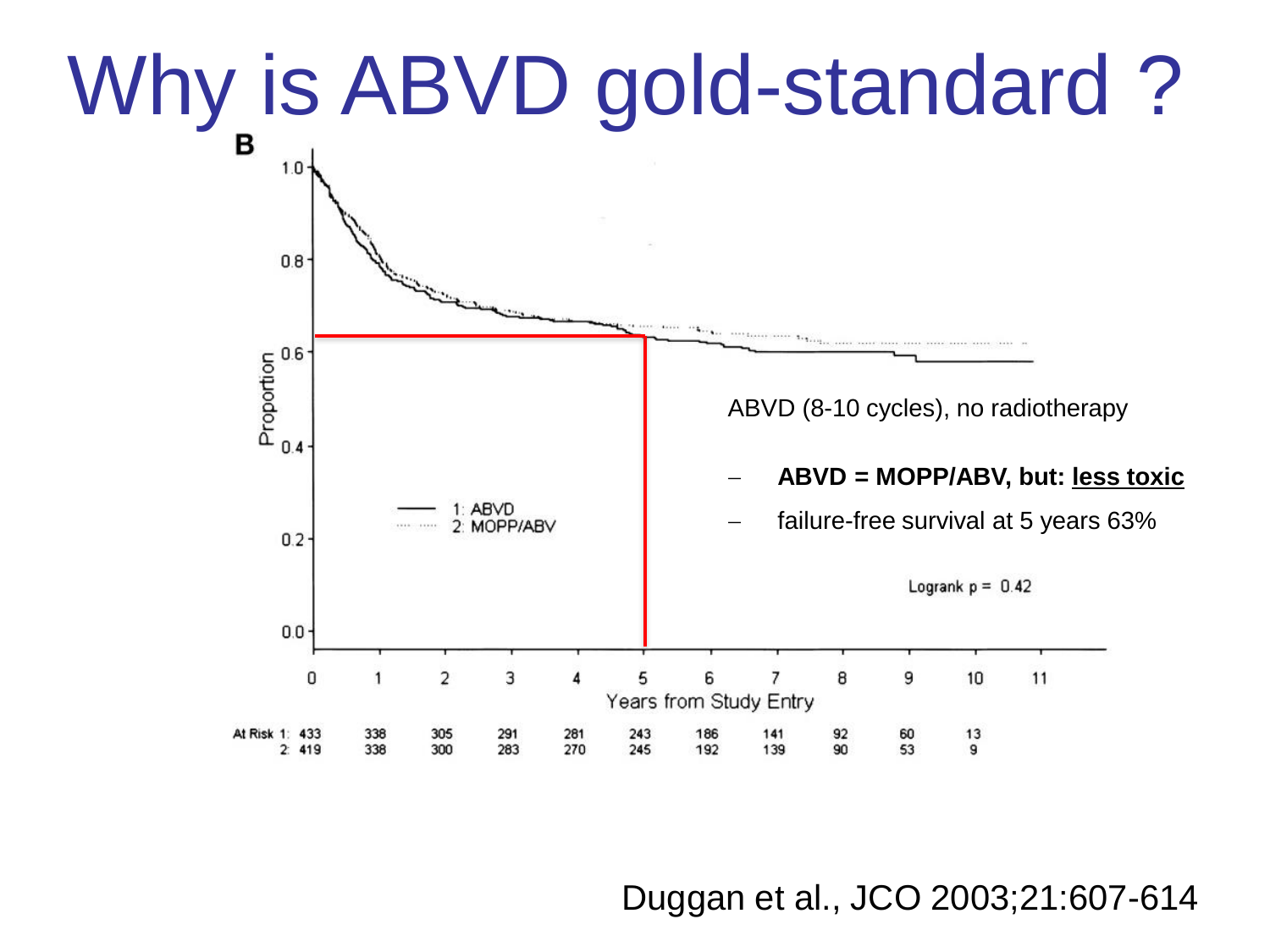# Do we have a second shot?

| <b>BNLI</b><br>(Linch et<br>al, 1993)                                                                                                                                        | - BEAM      | EFS @ 3<br>years | 53% |  |  |
|------------------------------------------------------------------------------------------------------------------------------------------------------------------------------|-------------|------------------|-----|--|--|
| HDR <sub>1</sub><br>only ~ 50% of our relapsing patients will be cured<br>by high-dose chemotherapy and PBSCT, i.e. PFS<br>differences should translate into OS differences! |             |                  |     |  |  |
| al, 2005)                                                                                                                                                                    | VE 10, BEAM | vears            | 59% |  |  |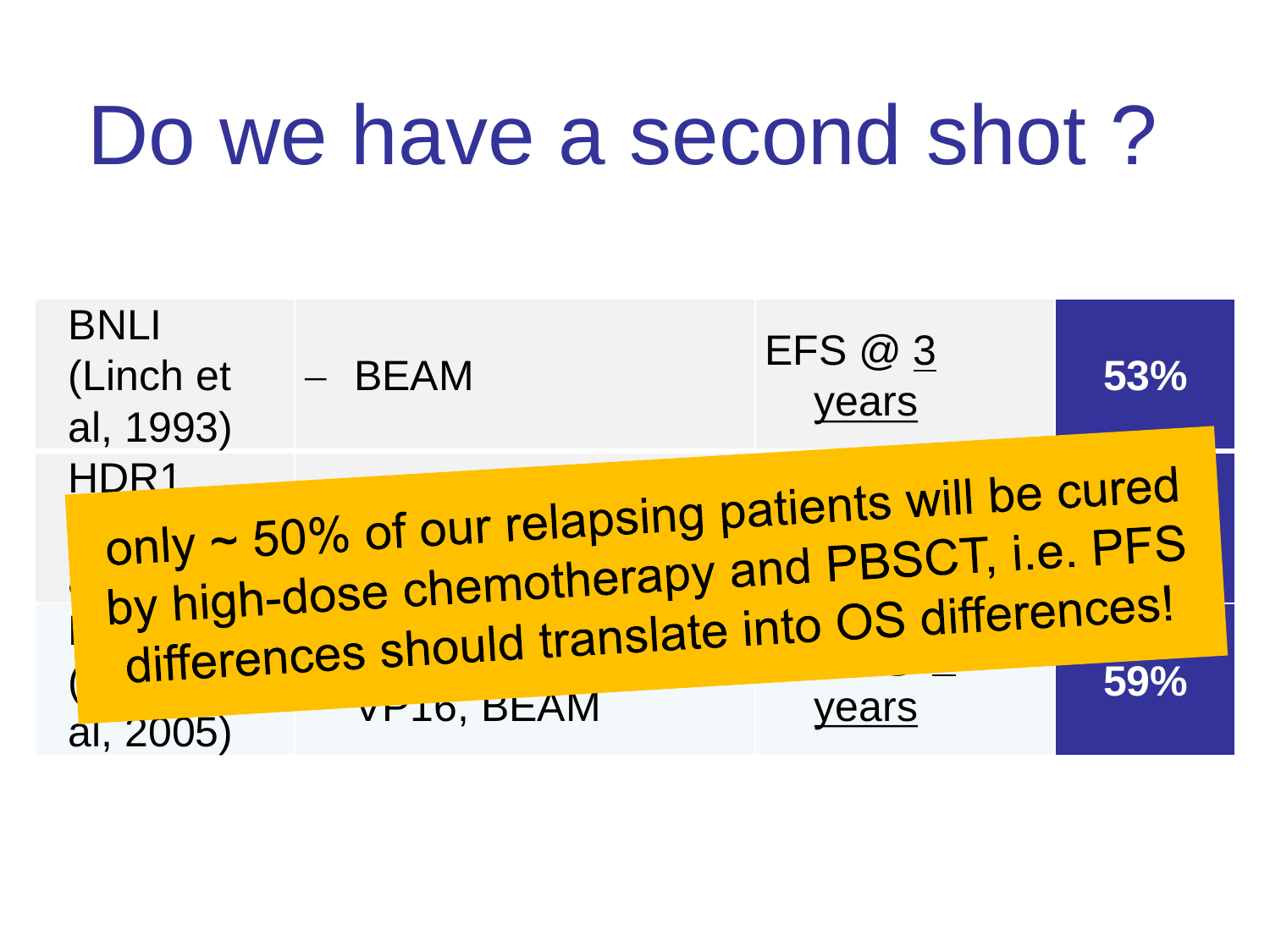### ABVD vs escBEACOPP: efficacy

| <b>Study</b>                      | <b>Group</b>                                        | $\mathsf{n}$ | 5-y PFS | <b>Difference</b><br>(%) | p      | $5-y$ OS | <b>Difference</b><br>(%) |
|-----------------------------------|-----------------------------------------------------|--------------|---------|--------------------------|--------|----------|--------------------------|
| <b>HD 2000</b>                    | <b>ABVD</b>                                         | 99           | 68      |                          |        | 84       |                          |
|                                   | <b>BEACOPP</b><br>$(4 \text{ esc} + 2 \text{ std})$ | 98           | 81      | 13                       | 0.038  | 92       | 8                        |
| III                               | <b>ABVD</b>                                         | 168          | 73      | 12                       |        | 84       | 5                        |
|                                   | <b>BEACOPP</b><br>$(4 \text{ esc} + 4 \text{ std})$ | 163          | 85      |                          | 0.004  | 89       |                          |
| <b>IG 20012</b><br><b>IPS 3-7</b> | <b>ABVD</b>                                         | 275          | 69      | 15                       | 0.0003 | 86,7     | 4.5                      |
|                                   | <b>BEACOPP</b><br>$(4 \text{ esc} + 4 \text{ std})$ | 274          | 84      |                          |        | 90,3     |                          |
| LYSA H34<br><b>IPS 0-2</b>        | <b>ABVD</b>                                         | 77           | 75      |                          |        | 92       |                          |
|                                   | <b>BEACOPP</b><br>$(4 \text{ esc} + 4 \text{ std})$ | 68           | 93      | 18                       | 0.008  | 99       | $\overline{7}$           |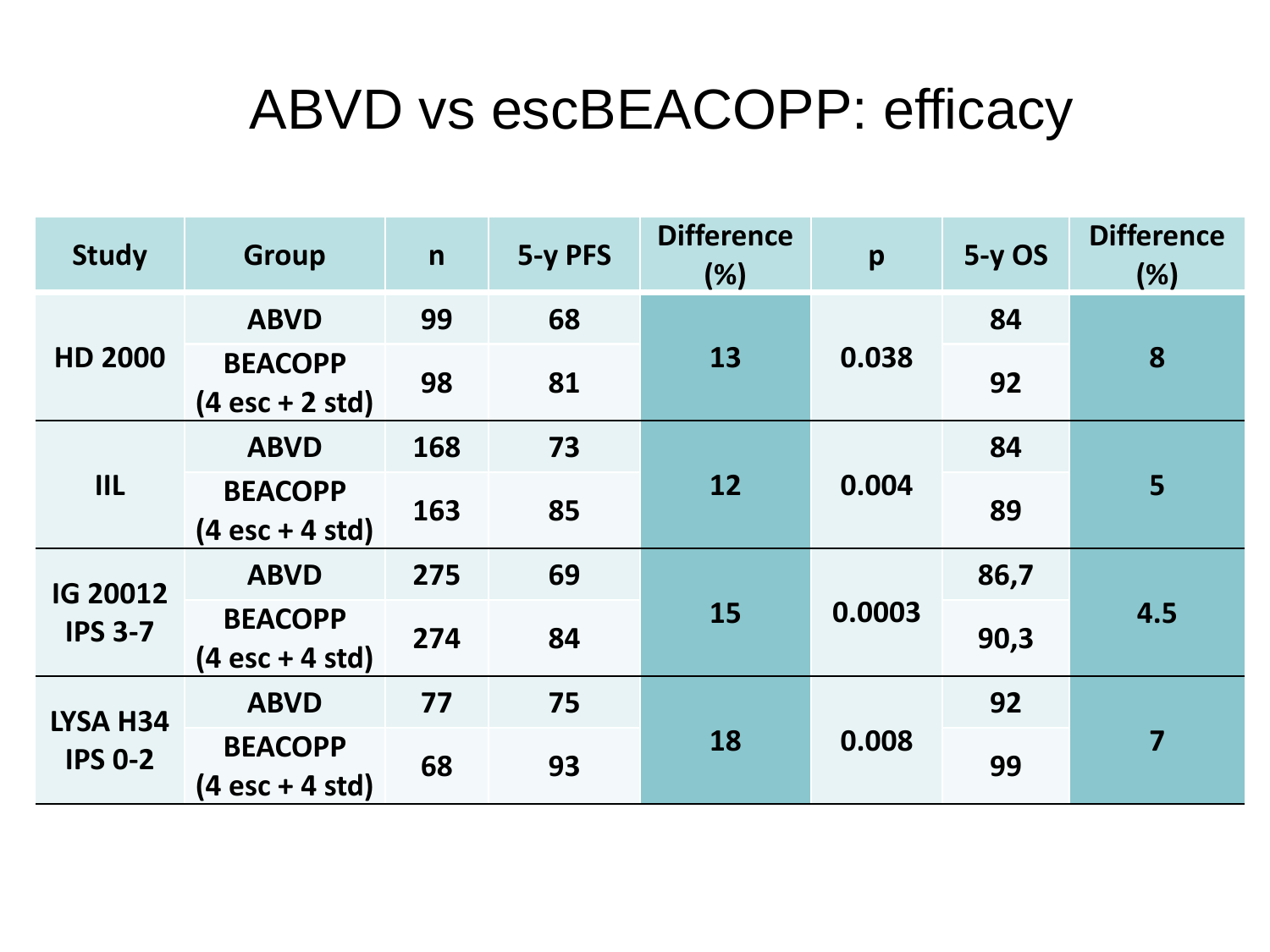### HD15: 6 or 8 cycles BEACOPPesc?

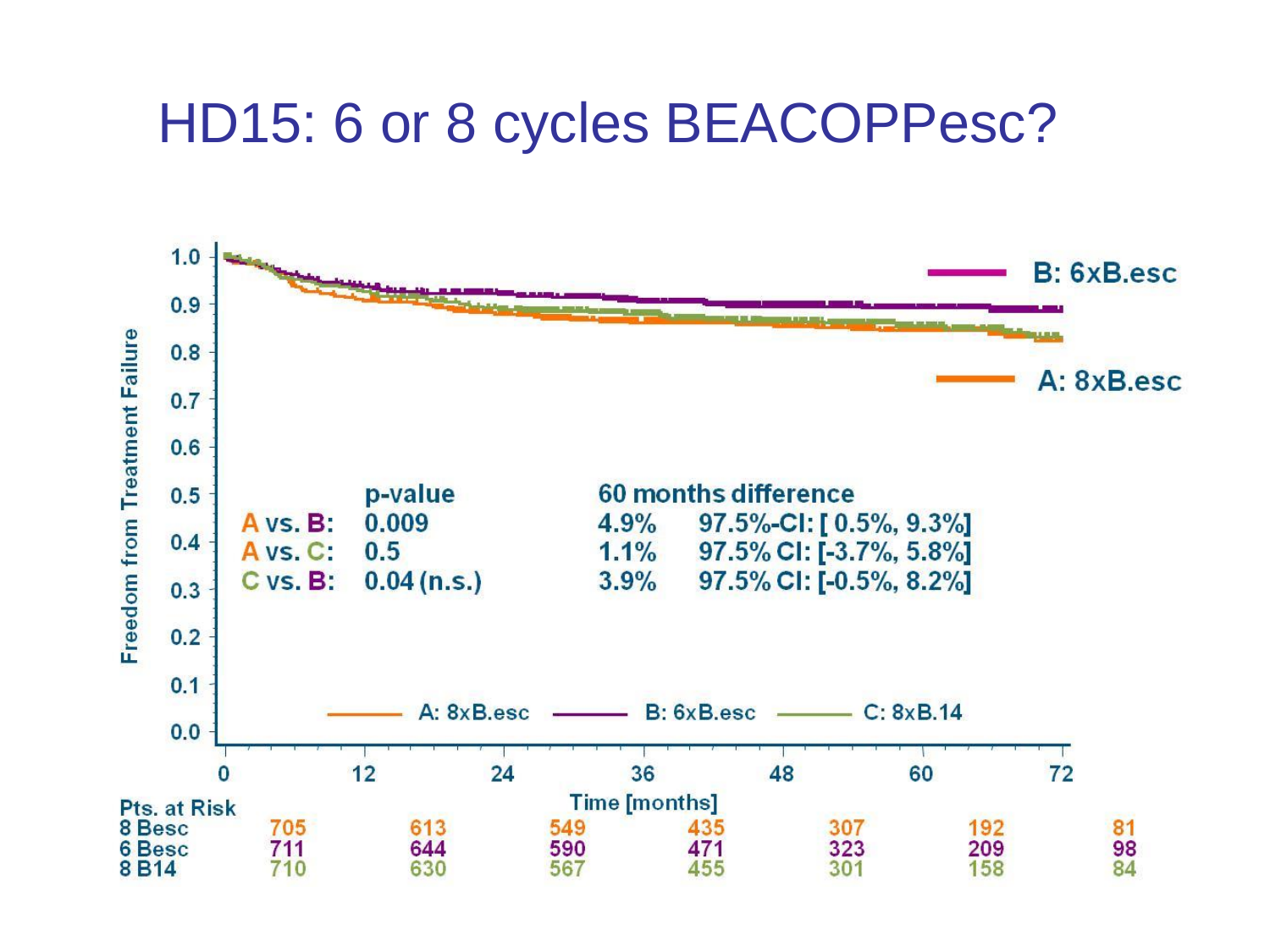## ABVD vs BEACOPP: toxicities

| <b>Study</b>               | <b>Group</b>                                        | $\mathsf{n}$ | <b>TRM (%)</b>          | sAML/MDS<br>(%)  | <b>Second neoplasia</b><br>n(%) |
|----------------------------|-----------------------------------------------------|--------------|-------------------------|------------------|---------------------------------|
| <b>HD 2000</b>             | <b>ABVD</b>                                         | 99           | n.r.                    | $\boldsymbol{0}$ | 1(1)                            |
|                            | <b>BEACOPP</b><br>$(4 \text{ esc} + 2 \text{ std})$ | 98           | n.r.                    | $\boldsymbol{0}$ | 1(1)                            |
| III                        | <b>ABVD</b>                                         | 168          | $\mathbf{1}$            | $\mathbf{1}$     | 3(7.7)                          |
|                            | <b>BEACOPP</b><br>$(4 \text{ esc} + 4 \text{ std})$ | 163          | $\overline{\mathbf{3}}$ | $\mathbf{1}$     | 1(0.6)                          |
| <b>IG 20012</b>            | <b>ABVD</b>                                         | 275          | 3.3                     | 0.7              | 8(2.9)                          |
| <b>IPS 3-7</b>             | <b>BEACOPP</b><br>$(4 \text{ esc} + 4 \text{ std})$ | 274          | 2.2                     | 1.5              | 10(3.7)                         |
| LYSA H34<br><b>IPS 0-2</b> | <b>ABVD</b>                                         | 77           | $\boldsymbol{0}$        | $\boldsymbol{0}$ | 5(6.5)                          |
|                            | <b>BEACOPP</b><br>(4 esc + 4 std)                   | 68           | $\boldsymbol{0}$        | $\boldsymbol{0}$ | 1(1.5)                          |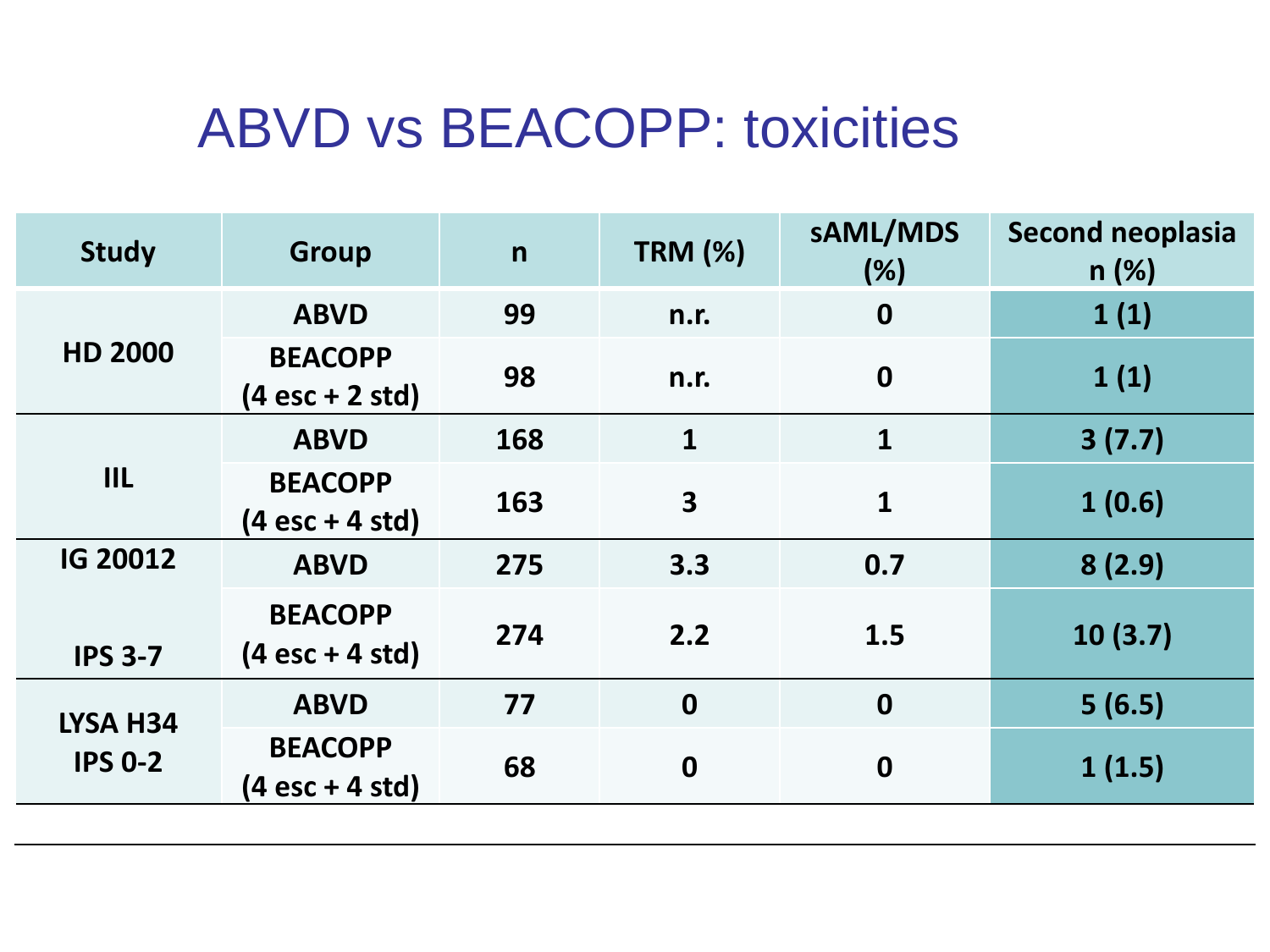### BEACOPP: toxicities

• **BEACOPPesc for < 60 years**

• **Growth factor is mandatory**

• **Used in developped health care system**

• **No evidence for more late malignacies**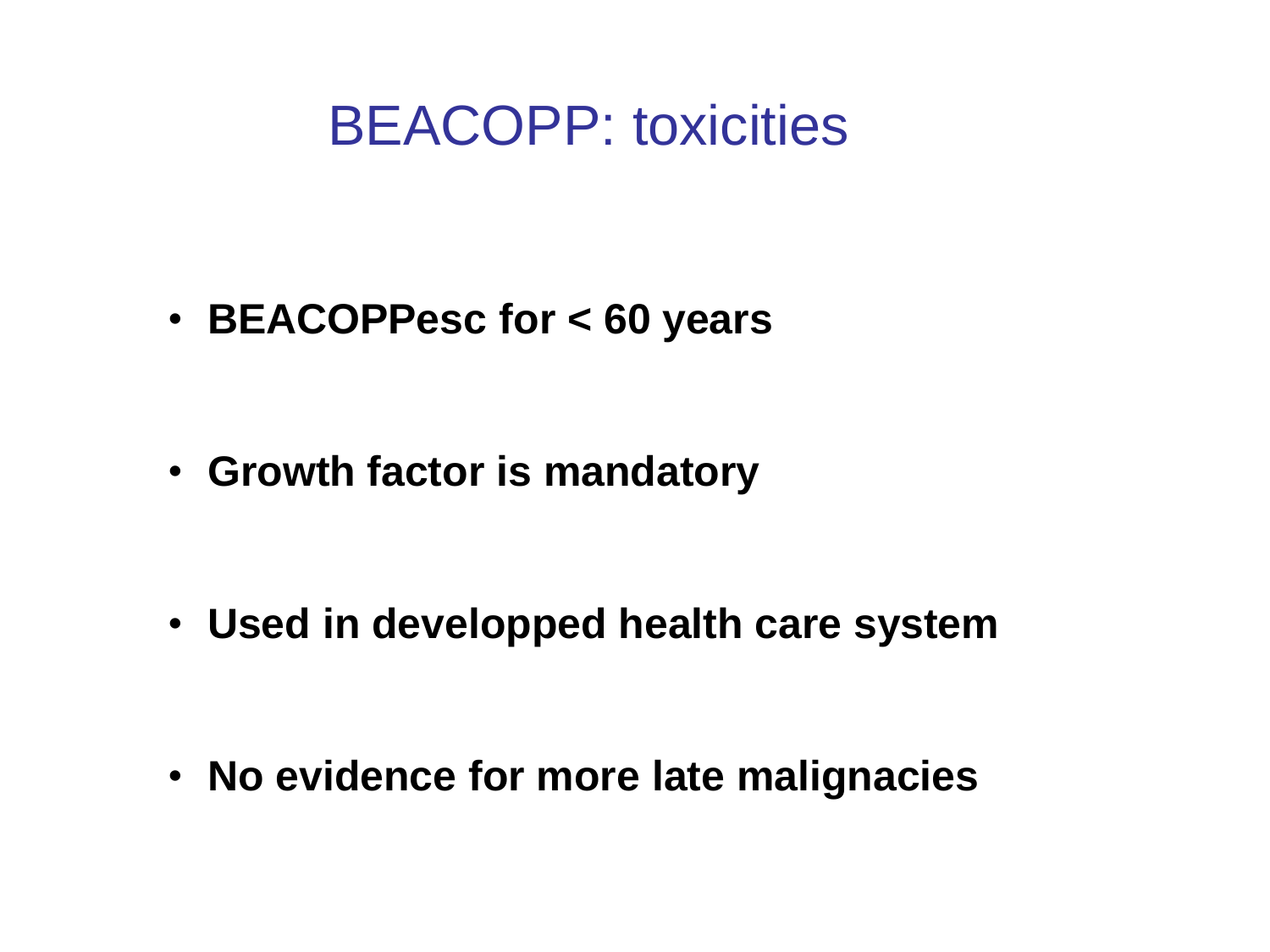### Do we have a survival difference?

The NEW ENGLAND JOURNAL of MEDICINE

ORIGINAL ARTICLE

ABVD versus BEACOPP for Hodgkin's Lymphoma

When High-Dose Salvage Is Planned

Viviani S. et al, July 21, 2011

Absence of evidence is not evidence of absence !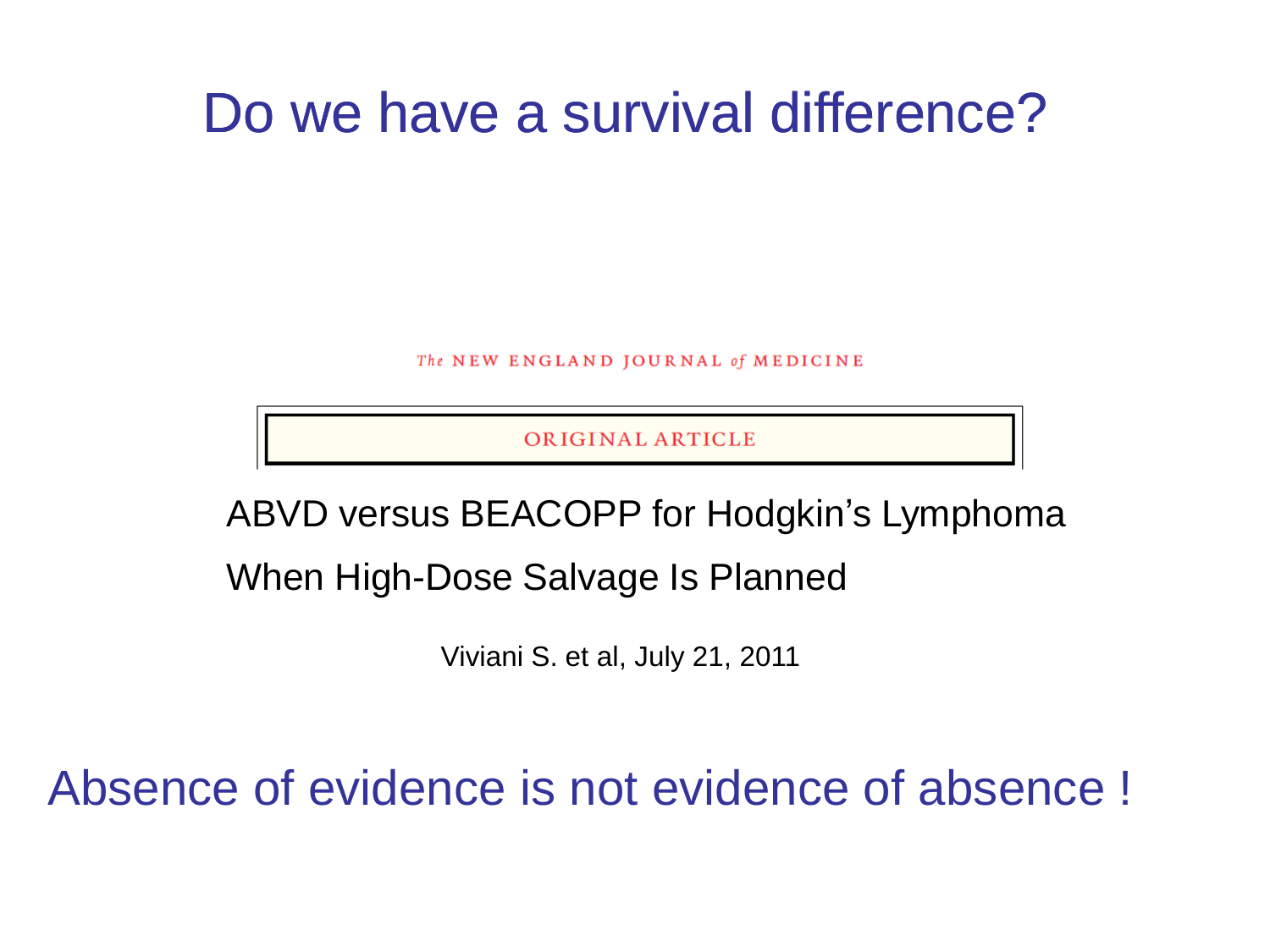### Network analysis structure

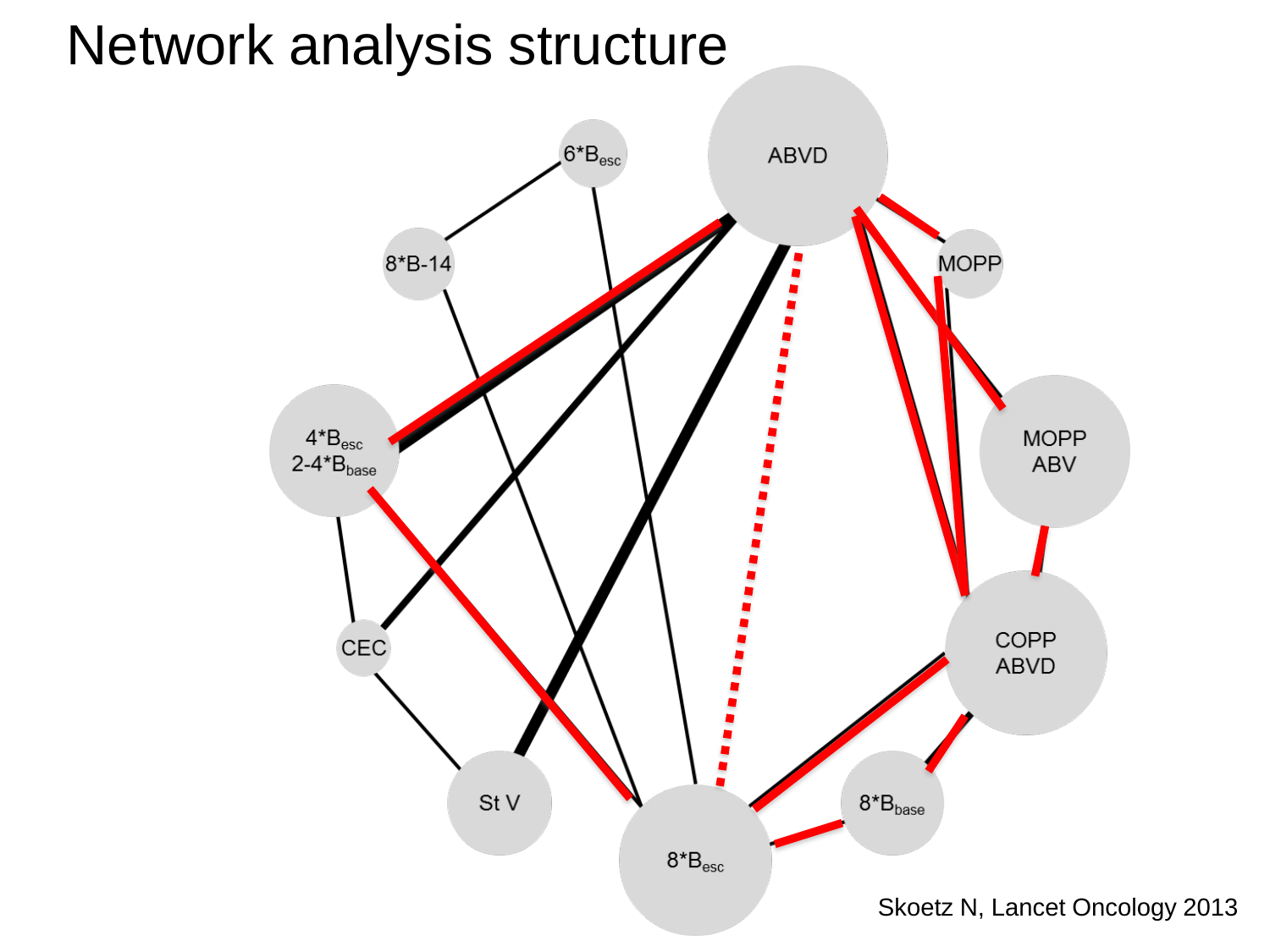## Reconstructed individual OS: ABVD versus 6<sup>\*</sup> BEACOPP<sub>esc</sub>



Skoetz N, Lancet Oncology 2013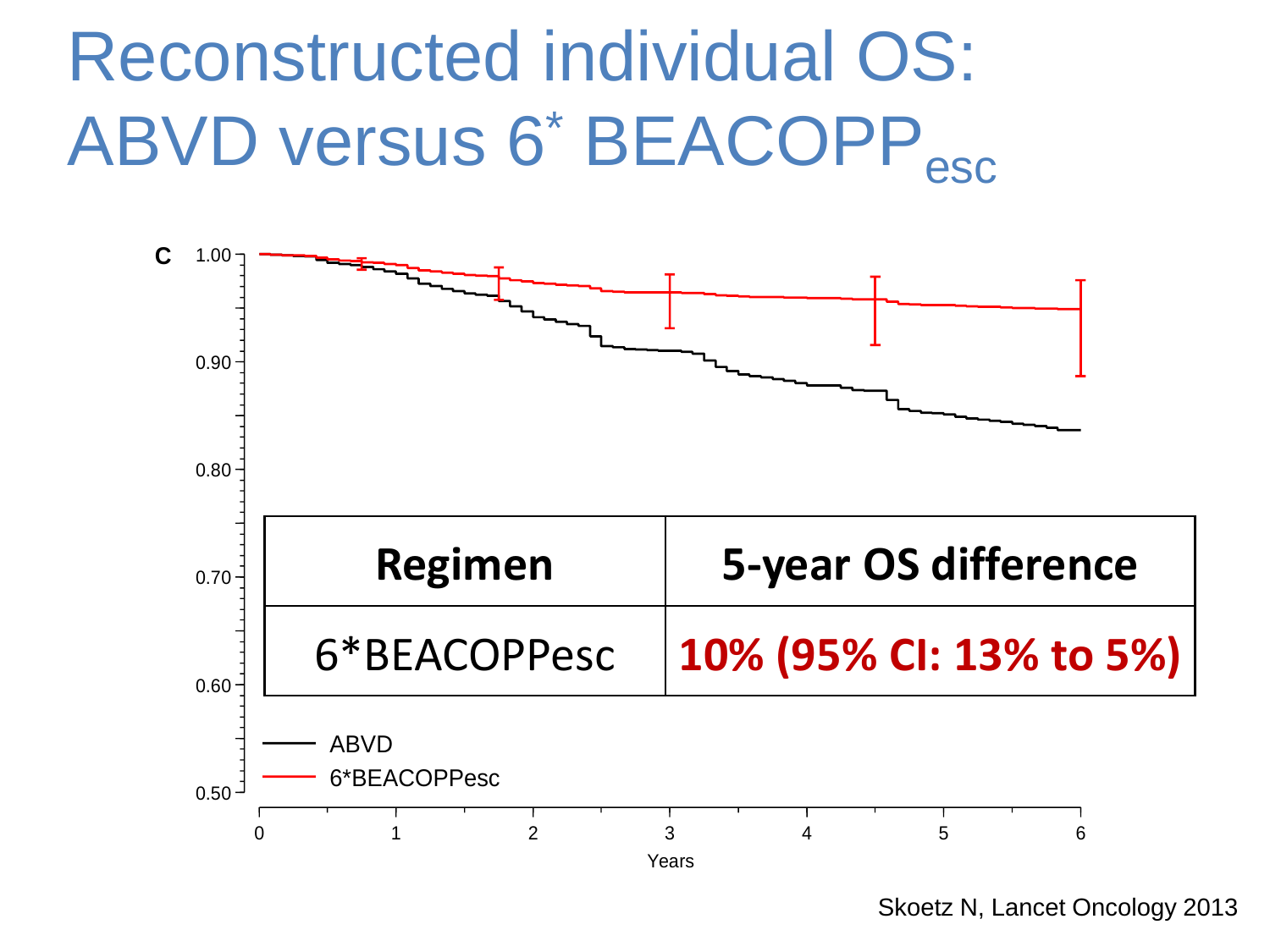

• ABVD cures 65 -75% of patients

• BEACOPP is superior to ABVD

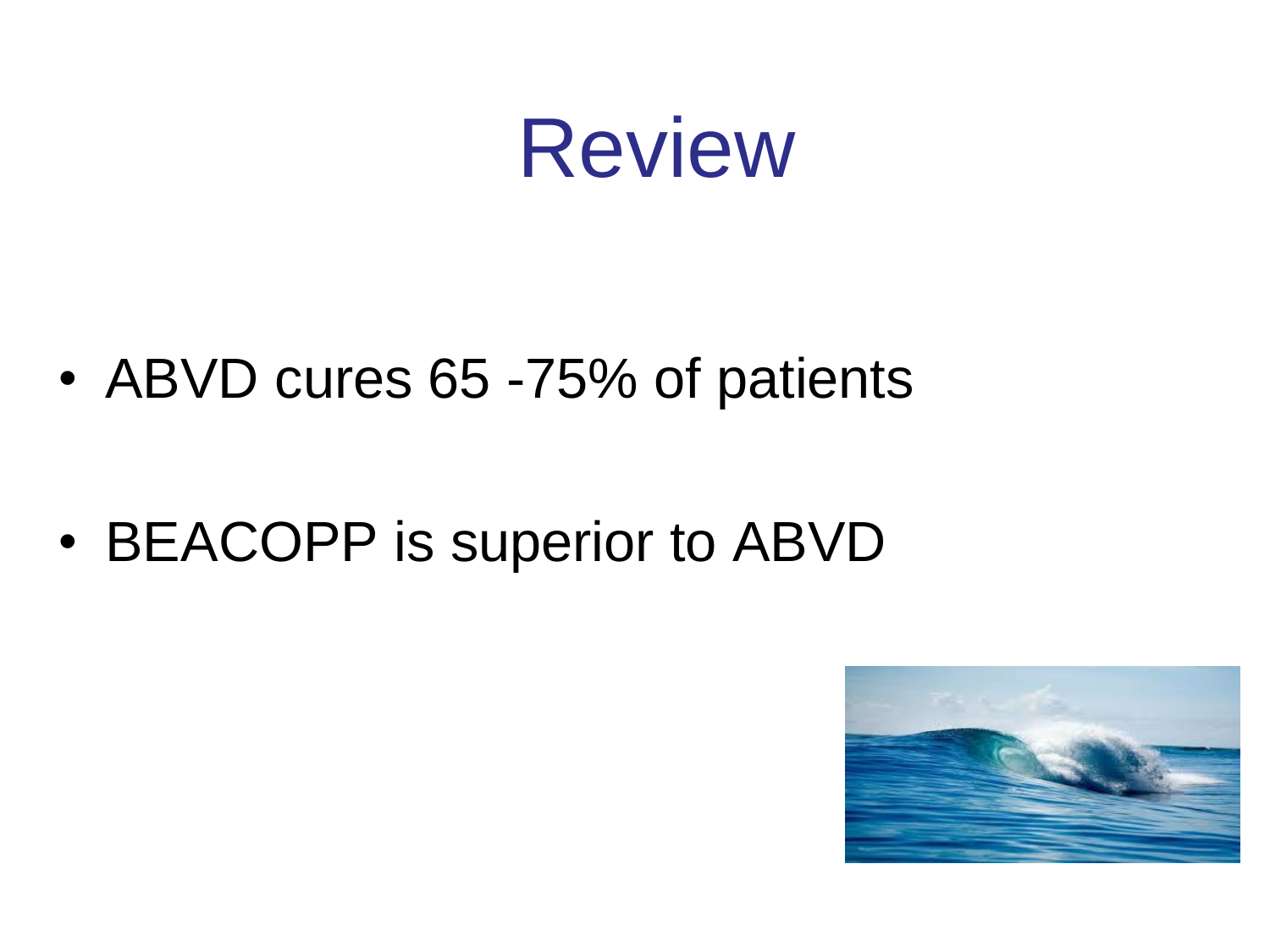## **Conclusions**

- New drugs and strategies are coming
- BEACOPP today is superior to ABVD